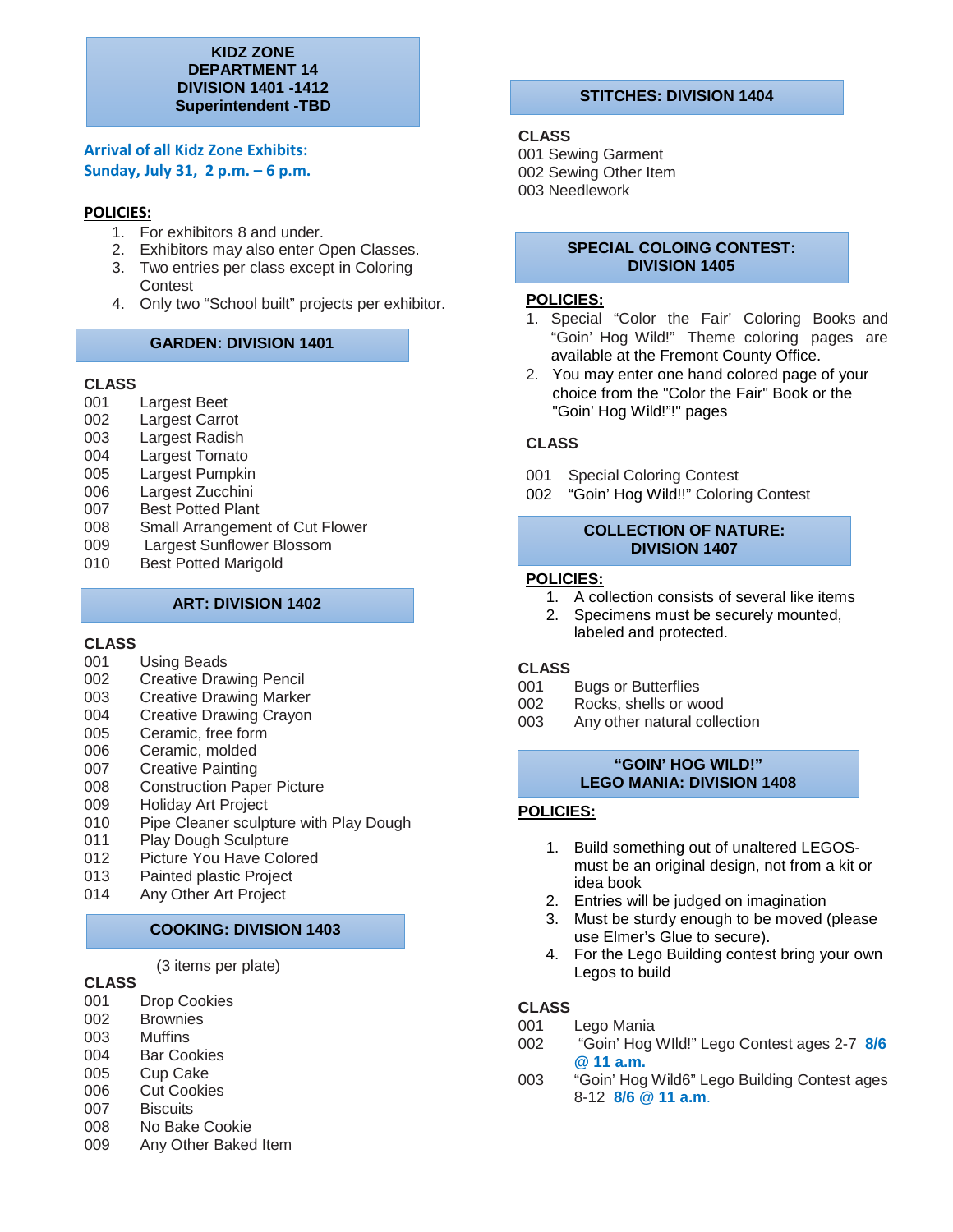#### **FUN WITH FOOD: DIVISION 1409**

#### **Saturday, August 6, 2 p.m. Little Wind Center**

Sometimes kids just need a little inspiration to try new things. This activity will give kids a collection of ways to make food more fun. Kids, will actually get to "play with their food". Please be sure to wear clothes that can get dirty.

# **CLASS**

**001** Fun with Food

#### **MAKE IT AND TAKE IT CREATIVE CORNER: DIVISION 1410**

#### **Friday, August 5, 1 p.m. to 6 p.m. Little Wind Center**

Fremont County's young artists come and show off their creativity in arts and crafts while making many themed crafts. Be sure to wear old clothes and bring your imagination.

#### **CLASS**

001 Make it and Take it Creative Corner

#### **PEE WEE SHOWMANSHIP: DIVISION 1411**

**See Fair Schedule of Events for Show Times (Most Pee Wee Shows begin at 5:30/6 p.m.) (Notice Pee Wee Dog Show Changes, show in afternoon) POLICIES:**

- 1. Animals entered in the fair may be used with owner's permission.
- 2. You can bring your own dog or cat, but animal must have a vet inspection.

| Show         | Class                                               |
|--------------|-----------------------------------------------------|
| Beef         | 001                                                 |
| Cat          | 002                                                 |
| Dairy Cattle | 003                                                 |
| Dairy Goat   | 004                                                 |
| Dog          | 005 (under 5 years old)                             |
|              | Dog may come in costume but must be on              |
|              | a leash.                                            |
| Dog          | 006 (5 & 6 year old)                                |
|              | Dog must be on a leash with no costume              |
| Dog          | 007 (7 & 8 year old)                                |
|              | Dog must be on a leash with a collar                |
| Lamb/Sheep   | 008                                                 |
| Meat Goat    | 009                                                 |
| Poultry      | 010                                                 |
| Rabbit       | 011                                                 |
| Swine        | 012<br>Novice 1 <sup>st</sup> year                  |
| Swine        | 013 Intermediate - 2 <sup>nd</sup> /3 <sup>rd</sup> |
| Swine        | 014<br>Advanced                                     |

#### **LITTLE HANDS ON THE FARM: DIVISION 1412**

#### **Thursday, August 4, 6 p.m. Cottonwood Arena**

Little Hands on the Farm teaches children the importance of agriculture and how it affects their daily lives in a fun and interactive way. Children will obtain a basket and proceed throughout the fairgrounds, gathering items and learning about things on a farm along the way.

**CLASS** 001

### **STICK HORSE RODEO: DIVISION 1413**

**Tuesday, August 2, 6 p.m. Cottonwood Arena**

This event is for little cowpokes from near and far. From barrel racing to bucking horse and roping girls and boys. If you don't have your own stick horse, there will be a few horses available to borrow for riding only. But, if you do have your own trusty mount, bring it along!

### **CLASS**

- 001 Stick Horse
- 002 Best Owned Mount

#### **CREATIVE KIDZ CONTEST: DIVISION 1415**

Awards: all entries will be judged and each participant will receive a ribbon. Rosettes and donated awards may be offered in each contest. Exhibitor will bring in items on date of the contest.

#### **Decorated T-Shirt – Tuesday, August, 2 p.m.**

Bring in one decorated T-Shirt, use markers, fabric paint, stickers, jewels etc.

#### **CLASS 001 Decorated T-Shirt**

**Favorite Dessert – Thursday, August 4, 2 p.m.**

Make your favorite dessert; bring 6 to be judged.

#### **CLASS 002 Favorite Dessert**

#### **Themed Art – Monday, August 1, 2 p.m.**

 Create a work of art to go with the theme "Saluting Hometown Hero's"

**CLASS 003 Themed Art**